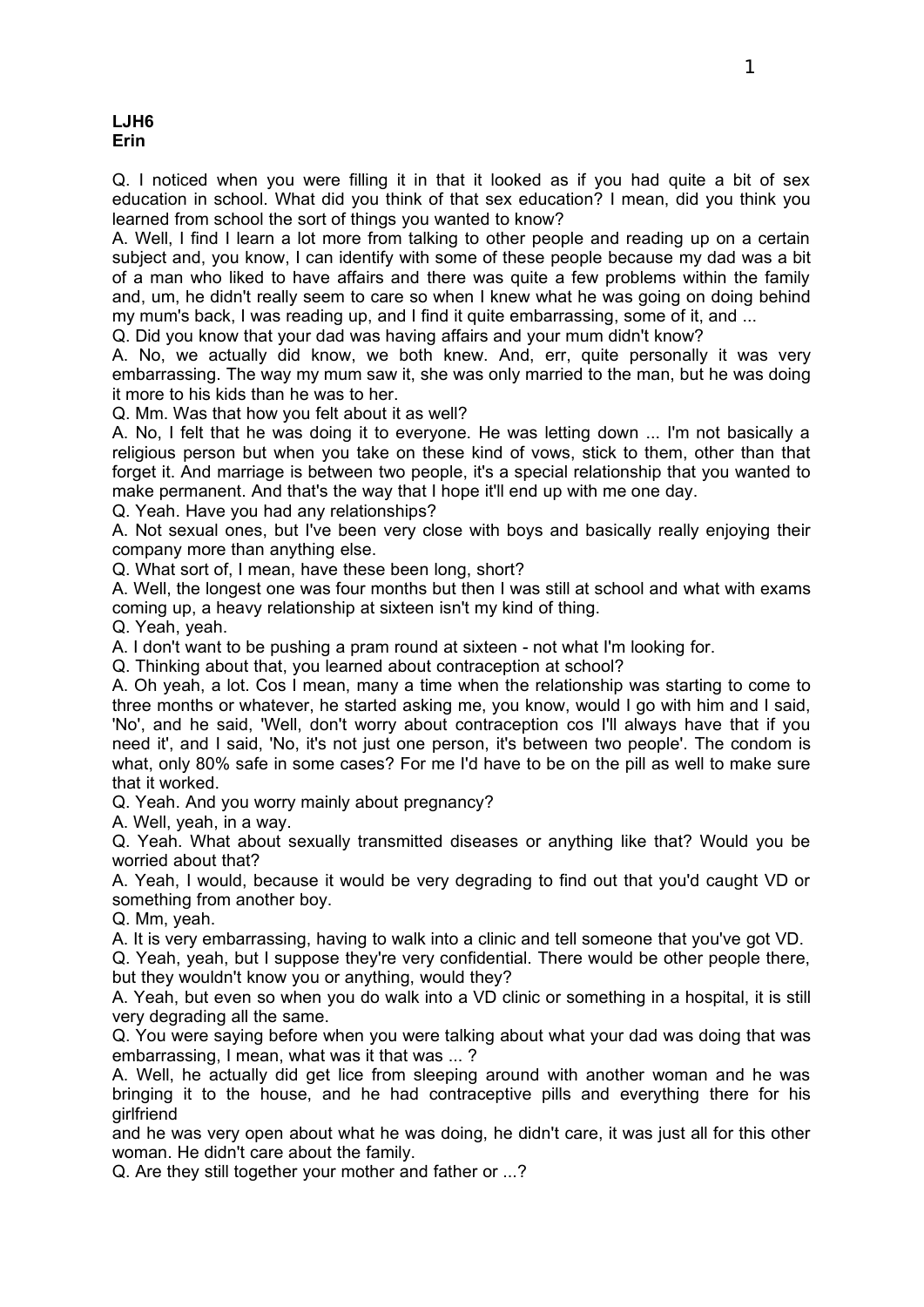A. No they're not. They split up - MONTH this year.

Q. Oh dear. And that had been going on for quite a while?

A. Yeah, SEVERAL YEARS but my mum actually needed the money and within the last few months of the marriage they were leading separate lives - so it suited both of them and as soon as their time come ... they knew they'd have to split up sooner or later so she chucked him out and she moved.

Q. Mm. But are you still living with your mum?

A. I still live with my mum.

Q. Have you got any other brothers and sisters?

A. I've just got a younger brother.

Q. Mm. So it was a bit ... very distressing that whole thing for you?

A. Yeah, but seeing as, like, it had gone on for so many years, you come to identify with what's actually going on and you learn to live with it and it makes you much stronger in the end ... a lot stronger person. I mean, I had to grow up fairly quickly cos, like I said, it's been going on for a number of years - it wasn't the first time he had a relationship outside the marriage - so you just learn to live with it and grow up a lot quicker.

Q. It's definitely coloured the way that you think about your own relationships hasn't it?

A. Yeah.

Q. So you'd be very careful that you knew a person before ...?

A. Yeah.

Q. Did any of your friends know? I mean, did you have any support outside the family while all that was going on?

A. Yeah, like I said, he was doing it on his own doorstep - a lot of them knew what was going on and basically you can't expect someone whose other fathers aren't doing it to identify with your problem or to turn round and say, 'Oh, I'd really love to help you'. They can't. It's something that actually goes on within your own four walls. It's down to you at the end of the day to put a smile on your face and say, 'Well, that's his business, not mine'. Q. Yeah, yeah.

A. Let him do what he wants. I'm not married to him. He's my father and if he doesn't want to know, if he's wanting to be with this woman all the time, you learn to stick with it until you know he's going to go one day.

Q. Mm, yeah. That must have been very painful for you though?

A. Oh yeah, it was because it was my dad and it was like I was doing something wrong. Did I do something to make him go away with this other woman? Was I annoying him? Was I doing this, was I doing that? I just wanted him to be a proper father, you know like, you see like this nuclear family with two kids and a mother and father and that's it and everything's going to be perfect for the rest of your life but ... it doesn't always work out like that.

Q. No, I saw ... that you wrote down ... what did you put that you wanted to do? 'A well-paid job, meet the guy who can have a perfect relationship and live happily ever after', but you were smiling as you were writing it.

A. Yeah.

Q. But do you really think that that will happen?

A. Well, maybe not, but I have talked to a lot of people who have had marriages gone wrong and they said it was basically because the two people didn't have enough interests together, whereas if you go to a club and there's a boy that goes there a lot, you know, a boy who likes going to clubs without spending all his money on at least one decent night out. It's the same with a girl. A girl likes to go out and have at least one good night in a week when she can go out and spend £20 on a night out and enjoy herself, and a lot of the youngsters see it that way even more than the older generations do, because I come from an Irish background where you're very old-fashioned and generally we do like going out and we do enjoy meeting people.

Q. Mm. And you are? Have you got a group of friends that you go out with?

A. Yeah, mainly SALLY who was interviewed before. I've got another friend who is leaving this scheme that I've known since I was very, very young - her name is CLARE - I've got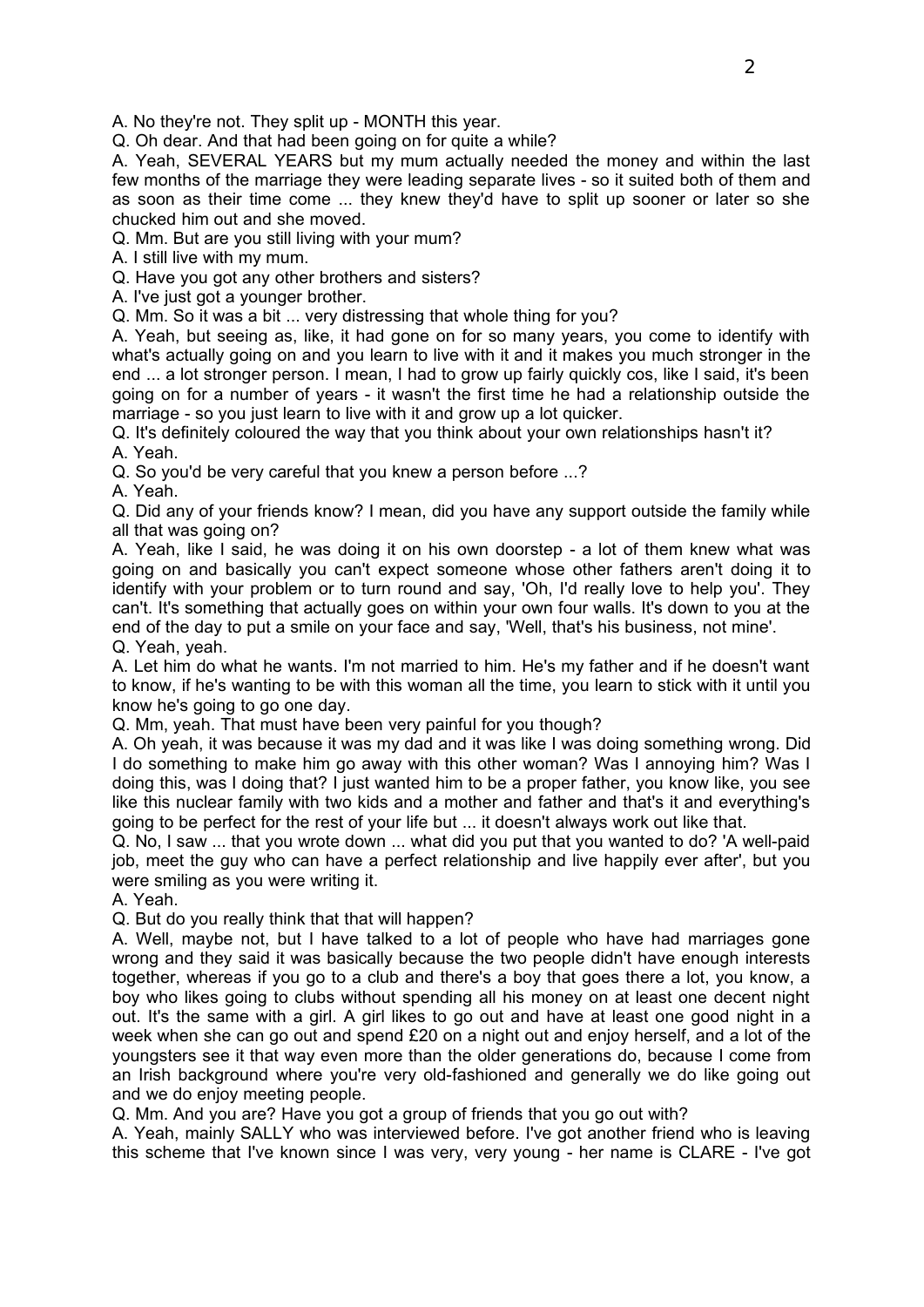her sister, her sister's boyfriend, erm, the girl that lives next door to me. All these people I've known for years who I get along with very well and we know each other inside-out.

Q. Yeah. And these are important relationships for you?

A. And these are important people to me ... that matter to me more.

Q. More than ...?

A. More than, I suppose, if a dog got run over or something like that. I do like animals, but these people do mean a lot to me and if something was wrong with them, I'd wanna know and I'd wanna help them.

Q. That's good to have a nice close group of friends like that ...

A. Yeah.

Q. Of people that you've known so long. Did you come to get on the course ...? I mean, how is it that you ... that there are friends that you've known a long time that are doing the same YTS course as you?

A. Well, SALLY and me went to the same primary school and then we left and went to separate secondary schools and it wasn't until she started here a couple of months after me and I went up and I said, 'You're SALLY. Don't you remember me, I'm ERIN?'

Q. Oh, you just met accidentally. Gosh.

A. Yeah, we just met up like that. And my friend CLARE who I've known since I was three we went to separate primary schools, but the same secondary school and she was ... I left school two weeks after my exams and I signed up with TRAINING PROGRAMME straight after the two weeks and CLARE was wondering what she was going to do and I said, 'Well look, down at TRAINING PROGRAMME ... you like nursery work, they can give you nursery work - working experience in the nursery, you get placement in the nursery, you get your money off TRAINING PROGRAMME and you get extra money off that placement'. I said, 'So you'll be alright. You can do your exams there, go to college and you'll be alright.' And so, then she said, 'Well, I'll give it a try then' and she started up and now someone has offered her a better job so she's going for that.

Q. What exactly are you doing?

A. I'm doing painting and decorating.

Q. What made you think of doing that?

A. I wanted to learn a trade. I did actually want to start out being AN ARTIST at school but I thought by the time I'd been four years at college, I'd probably be more bored at college than I would as well doing a part-time job trying to survive in a college and a part-time job. And I thought I'd go and work full-time for the YTS and I'll earn my money and fee and you can learn a lot more by just staying around junior work ...

Q. And picking things up, yeah. Are you doing any exams?

A. Well, I am hoping to start off at college doing my City and Guild. I've got a placement at the moment with A COMPANY who just want general workers round making sure that the paintwork is kept up to scratch and things like that.

Q. How's that - the placement?

- A. Well, I've only gone down for the interview today and I'll find out tomorrow if I get it and ...
- Q. How did it seem? Did you fancy working there?

A. Yeah. It seemed very very nice, very ... they're more like a family down there, they all stick together and that's what I like. The girls here at TRAINING PROGRAMME tend to stick together more than the boys do, whereas the girls are more interested in saying, 'Well, look, how about we go out one night?' while the boys say, 'Oh right', unless they'd known each other from before.

Q. Yeah. Is that the girls who are doing the painting and decorating ...?

A. Yeah.

Q. There's not many of you, are there? About six of you doing that?

A. Yeah, about six.

Q. Do you find it ... I mean, it's nice having six of you doing it, but do you think that the boys resent you or feel strange about you doing that kind of work?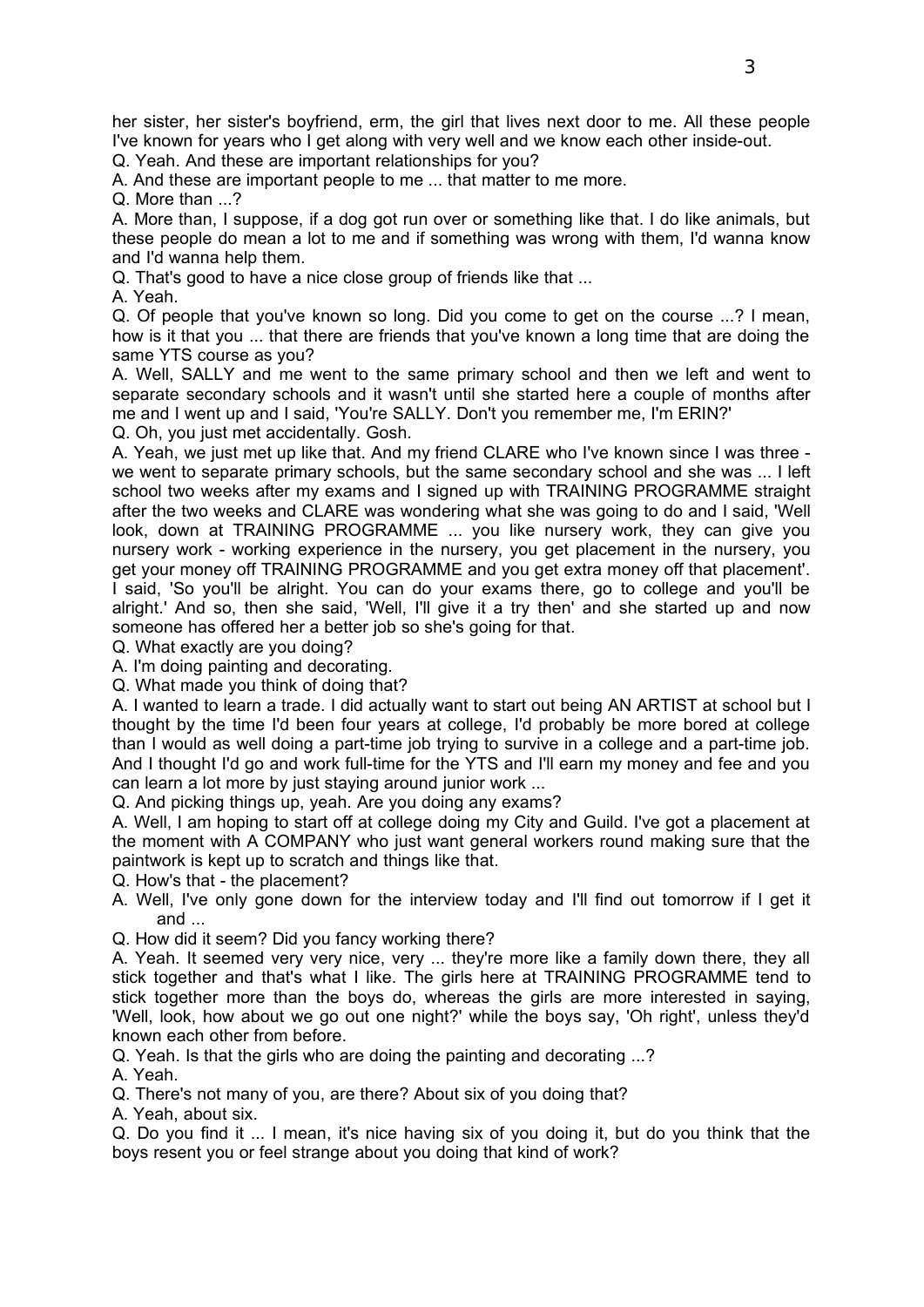A. No, erm, when I first started here, I was like one of three girls and most of the girls were out on placement so they were only coming in one day a week to report back what they had done and, erm, the boys were talking to me and we get along well with them. And I think they're just as wary of you as what you are of them. Like how they're going to accept you. I think you gotta ... you learn to fit in after a while.

Q. And do you think it's going to be OK when you start working, I mean, if you're going to work in that line?

A. Oh yeah, because I went to a mixed comprehensive, so you're with boys all the time, I've got a brother at home, a lot of his friends come round and I get on well with them. So ... Q. So you think you're going to be able to handle it?

A. Yeah.

Q. I was working before with young women who were thinking of going into carpentry and decorating and things like that and some of them thought they'd be able to cope perfectly OK and others of them were a bit worried about how ... being alone with a plumber or something like that. A plumber's mate ... would they be able to handle it? But it's ... you can get good money and it's also something you can do on your own, as your own person.

A. It's experience for when you're going to have your own house ... to pick up a paintbrush to decorate your own home rather than looking on the instructions on the tin of paint ... and understanding what undercoat is.

Q. I think it's useful. Now I'd like to ask you a couple of questions about the other aspect that we're interested in in this study which is about AIDS - what you've heard about AIDS and when you first started hearing about it. When do you think you heard about AIDS?

A. About a year and a half ago, when it really started coming to light.

Q. Yeah.

A. And I was at school at the time doing my GCSEs and it was English and one of the things that arose was the problems of young people. So I actually done a report on pregnancy and young girls and the age of consent.

Q. Yeah.

A. So I managed to write quite well about that.

Q. Yeah.

A. Unfortunately, I didn't bring up much of the subject of AIDS which I really should have, and I think that was what I flagged in that report. As far as I know, AIDS can be caught from a number of partners, heterosexual, homosexual, but I find the more dangerous type has to be the heterosexuals where they're going with both sexes, I mean, bisexuals, where they're going with both sexes and that's bringing it out more to light.

Q. Mm, when you'd think it was more homosexuals ...

A. Well, I can't really say this, but I don't think homosexuals have anything to worry about, you know, because they keep it among themselves. If they don't fancy a woman and they fancy man and a woman fancies a woman, that's their business. I've nothing against that. I'm heterosexual myself and not anything else. But I just see AIDS as a bigger problem among bisexual people. I find them the more dangerous sex out of all three.

Q. Mm. Because they can ...

A. They're going with both partners.

Q. Yeah. What about drugs ... drug use? Have you ever come across that much?

A. Yeah. I do know about drug abusers and dirty needles. I don't do drugs myself.

Q. Do any of your friends or people that you know?

A. No. Even if they did it wouldn't be needles, you know, it would just be black, spliff, something like that, so I wouldn't find that a major problem with that, but drug users have become so involved in their habit they don't really see to the next day ... they think about the next hour but they can't go without another needle, without injecting themselves with something and they're not really bothered about, you know, that needle being dirty. They're just bothered about the next fix. And I find that ... I feel sorry for them generally, but I had to get into an expensive habit, because it is an expensive habit, and basically they'll do anything to get it if they're really that desperate for the next fix, whether it's thieving, prostitution, cos you do come across that quite common - about girls or younger boys that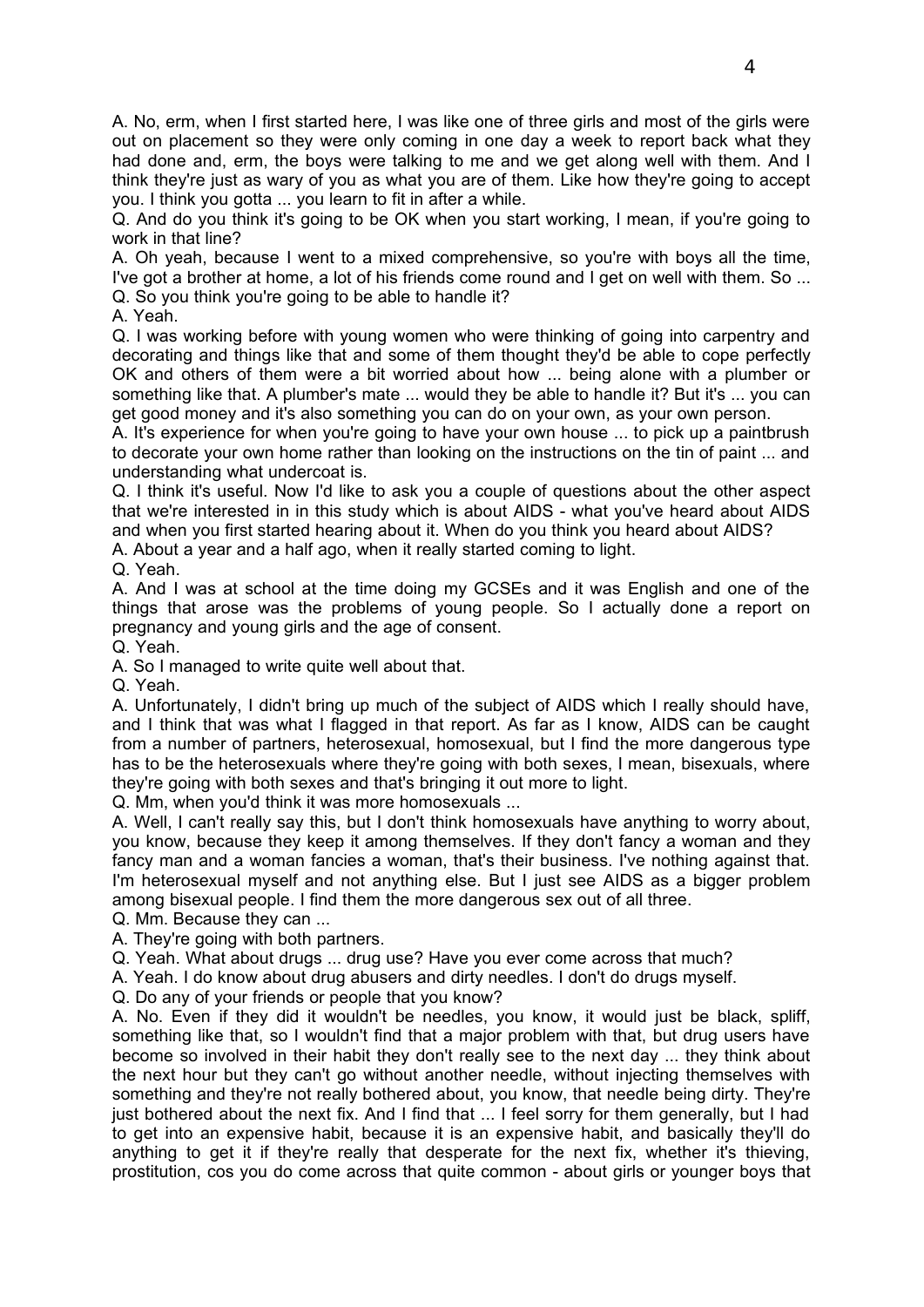have got this kind of problem, going into vice and stuff like that - going with blokes just to get their money. I find that very very sad in a way.

Q. Yeah. But you still think the most dangerous group in terms of spreading AIDS are bisexuals because they're moving ... ?

A. Yeah.

Q. Do you think any of your friends or acquaintances might be in danger of being infected with HIV?

A. Well, as far as I know, none of my close friends have actually been involved in sexual relationships apart from one girl, and she's seventeen but she's been with this boy for a year and they seem to have a very good relationship going. She's on the pill. He uses a condom as well and he's had sexual relationships before that we know of, because we actually went to school with the boy, but I don't think that ...

Q. None of your close friends are really at risk. So do you talk about it much with them, about AIDS?

A. Yeah, we do. Like when we ... say we're going through the paper and we see someone with this problem and we actually sit down and talk about, sit down and say it's really sad that they had to end up in that kind of situation that really, if you're more careful ... OK, you can't look at a person and think - well, I wonder if they've got AIDS or not it's a pretty nasty thing to think, but as time goes on and that relationship keeps going and, you never know, he could have it. But it's all down to you having initiative and thinking about these things properly. I mean, condoms save you from catching AIDS cos of it being involved with the bloodstream and the semen.

Q. And you think that knowing about AIDS has changed the way that you would think about a sexual relationship? I mean, do you think if you were to start up a sexual relationship you

would behave differently now knowing about AIDS?

A. Yeah, but in the same way, it's like catching VD or something. You know, VD ... OK, it's not as bad as getting AIDS but it's the same thing and it's like catching cervical cancer which you actually can get that as well - either from having a partner too young in life or because your partner has been messing about. These things are all related in one way or another. It's just that AIDS seems to be more dangerous than anything else.

Q. That's right, yeah. So how did it make you feel that you'll behave?

A. Well, it certainly does make me think differently about actually going to bed with a person. I mean, boys actually do like starting a sexual relationship up earlier than what a girl would probably think of ...

Q. Yeah.

A. A girl would see more to a year ... six months to a year before actually starting one, but boys seem to think after three or four months, 'That's it. The relationship seems to be established now. Don't you think we could go onto the next part of it?' And I think girls are more wary about, um ... the first thing that pops into their head is AIDS and pregnancy. But they've also got to think of VD as well, though it does make me feel differently because it's me who's going into that clinic and it's me actually sitting down and saying, 'Well, I've either caught AIDS or I've caught VD' or 'I think I've got cervical cancer' - something like that.

Q. So what sort of things could be done to help young people realise what the risks are? You seem to realise them pretty clearly and your friends as well, as far as you know. But a lot of young people seem to think there's something irrelevant to them, that they're not in a situation where it would affect them. What kinds of things do you think could be done to help make people see what the situation is?

A. Um, well, for the younger people, myself, I think, OK, girls will be able to talk about it more clearly because they are supposed to mature quicker than boys. Girls will speak their mind clearly whereas boys just do it cos they can say, 'Well, that's another notch up on my bedpost.' Boys aren't really bothered. They don't have to worry about getting pregnant. If they've caught something, I don't think they're really that bothered. They'll just go to the doctor and think, 'Oh, I can get a few pills and it will go away.'

Q. So you think it's the boys who need to be educated?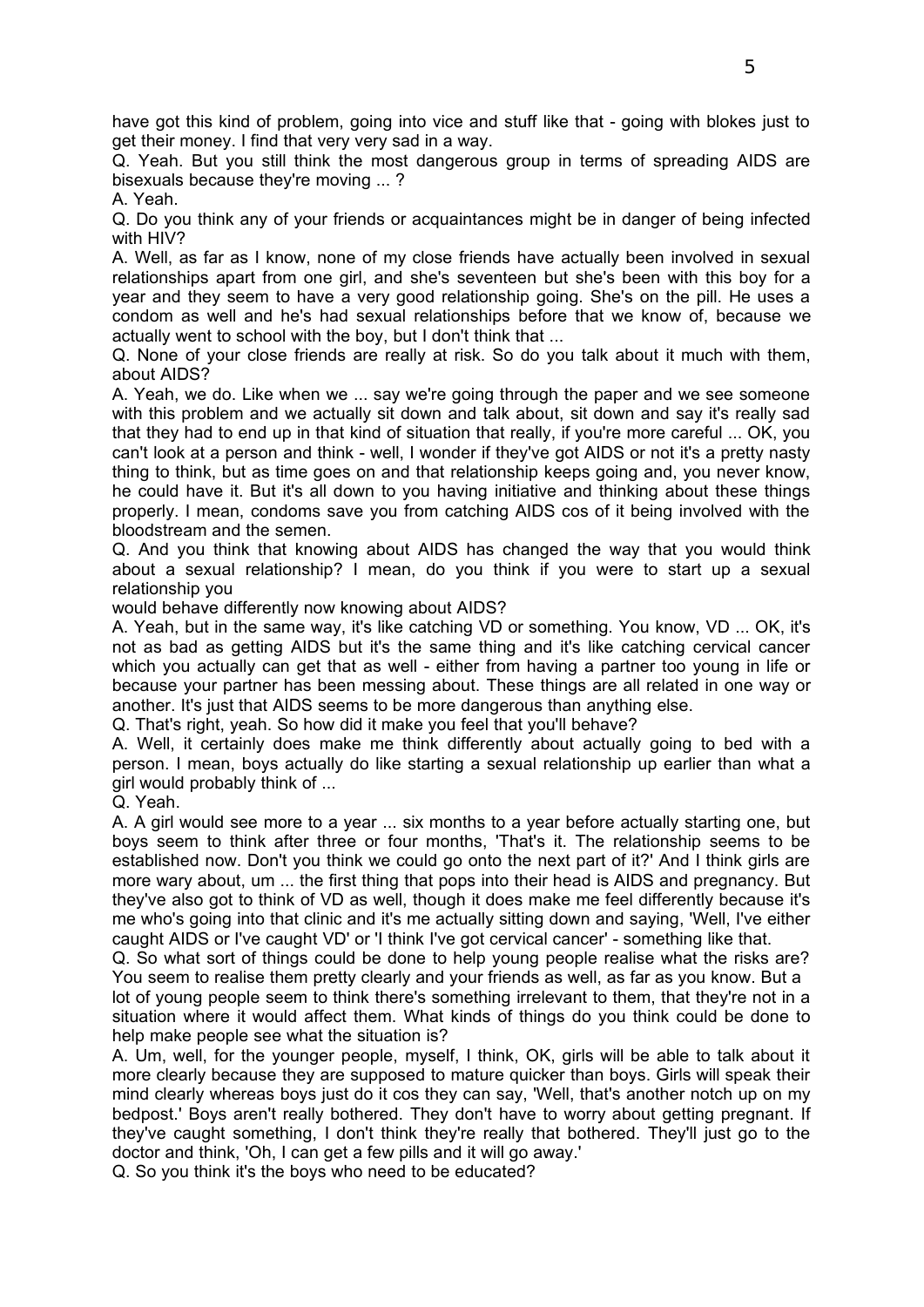A. Yeah.

Q. When you talk about that ... do you think there's a double standard going on, like one rule for the boys and one rule for the girls?

A. No, I don't think that there should be any rules. I think that if two people are able to communicate with each other honestly, then there shouldn't be no problem. But I don't think boys should actually force themselves upon girls because they read in the papers about these girls of fourteen, fifteen and they get so infatuated with boys that they'll do anything to keep them. And I think that's where girls go wrong a bit. They become too infatuated by a boy and they are giving themselves totally and the boy could be just using them, and I think that's where the boys are probably getting their really dull attitudes from just too many girls that throw themselves at boys.

Q. Yeah, yeah. Why do you think they do that? Do you think ... what makes them do that ... girls throwing themselves at boys?

A. Well, when a girl sees a boy that she really likes, I mean, some girls you'll get that are very very shy and some girls you'll get that are very very forward ... like everyone else, we come in all different sizes and packages ... but, I think girls are more likely to say to their friends, 'Well, I really like him. Set me up with him.' And the boy will just say, 'I don't really like her' and they'll say, 'Go on. Just go with her for one night. You don't have to worry about it you can just blank her after that, you don't have to see her again if you don't want to'.

Q. Mm. Do you think that goes on much?

A. Yeah, it does.

Q. Have you ever felt like that about a boy that you really wanted ... to know better or ...?

A. Well, I wouldn't throw myself at a boy. I wouldn't give a boy that satisfaction. Um, I think that would probably happen in your earlier years, say thirteen, fourteen when girls are really starting to discover what boys are like and are getting their periods. And, um, I feel sorry for these girls because they're not thinking ahead. They're trying to fit twenty years into one night with one boy. You know, you can have sex at sixty and still feel good about it, but they don't seem to realise that. They think sex only goes on for about a few years and then you get married, you just have sex a couple of times a week or something, and then that's it, that's it, finito! Once you've had your kids no more sex!

Q. A lot of young people think like that, do they?

A. I think they do, and they don't realise that relationships, if you marry someone, yeah, you know, if you've got a good marriage going it can last 'til the day you die. I think they see so many of these problems in The Sun and that's what their lives are going to turn out like.

Q. Yeah, so they're going to cram a bit of ...

A. Yeah, and I think that the thought of being able to do something underhanded, you know, like going to bed at fifteen when you're supposed to do it at sixteen ...

Q. You think that that appeals?

A. Yeah. It's a big kick for them. So they say, 'Well, I flouted the law'.

Q. Yeah. What about pleasure ... do you think there's pleasure for the minute as well?

A. Well, I think some of them abuse the point of going to bed with someone too much. I feel you'd probably enjoy it more if it was someone that you really loved and you had a really good relationship going with someone, and that was it, you know - you liked him, he liked you, you both trusted each other. And these kind of things come natural ... OK, you jump into bed with someone the first time, it probably ... something will go wrong. Um, but I think they do abuse the privilege of understanding what a sexual relationship means. A sexual relationship ... cos OK sex is sex, you can go to bed with someone but it doesn't really mean anything.

Q. Mm, yeah. What about safe sex, I mean, thinking about the AIDS thing again? When you think of safe sex, what do you think?

A. Well, personally, myself, I wouldn't go to bed with someone if I wasn't on the pill or if he didn't have a condom on him but, like I said, it would have to be in a permanent relationship where I felt good about it and I knew that we were solid.